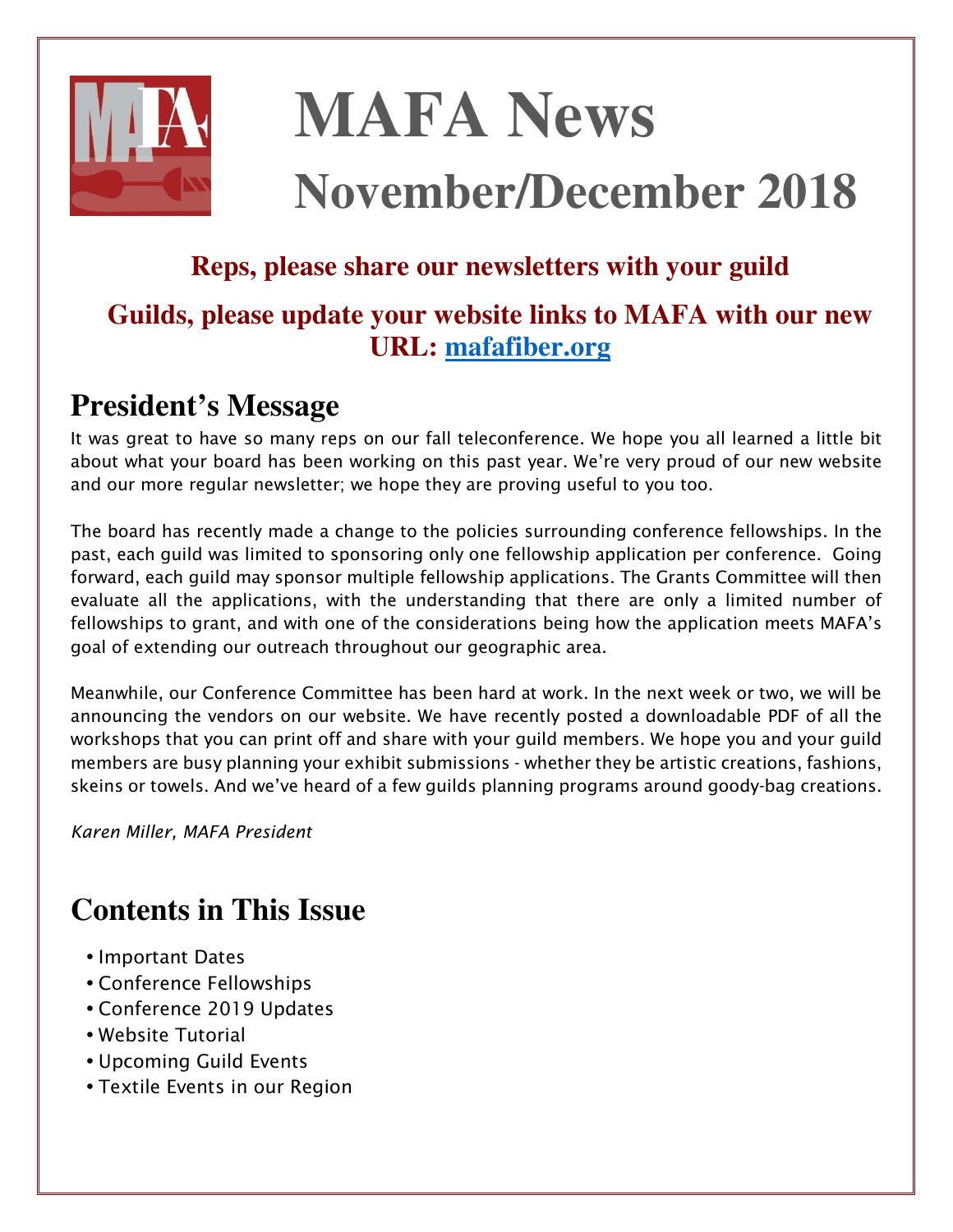**Please welcome our newest MAFA guild members: Three Rivers Fiber Focus, Pittsburgh, PA Loyalhannon Spinners, Latrobe, PA Tryon Weavers Guild, Tryon, NC** 

### **MAFA Reminders**

#### **Important Dates**

- *February 2, 2019 Registration for MAFA 2019 opens*
- *April 1, 2019 Deadline to apply for a Conference Fellowship.*
- *June 27-30, 2019 MAFA 2019 conference*

### **Sponsor a Conference Fellow**

*MAFA will again offer a limited number of* **fellowships for 2019 conference attendees.** *The \$300 fellowship is paid upon completion of a post-conference fellowship project to pass on learning from the conference to a broader audience. Fellowship applications, including a recommendation*  letter from a sponsoring guild or teacher, are due by April 1, 2019. Full details and a preview of *the fellowship application are available at https://mafafiber.org/grants/fellowships/. Email questions to grants@mafafiber.org.* 

### **CONFERENCE 2019 - June 27 - 30, 2019**

#### **Millersville University, Millersville, PA**

*https://mafafiber.org/conferences/2019-conference/*

#### **Workshops Brochure**

*Want a downloadable PDF of the workshops to start planning what class to take? Find it on the MAFA2019 Workshops page, or download it here: https://mafafiber.org/wp-content/uploads/2019-Conf-Misc-Images-Forms/Printmaterials/MAFA\_2019\_Workshops\_5web.pdf*

#### **Marketplace & Vendors**

*Visit the Marketplace page to see our great lineup of 2019 vendors offering yarns, fiber, tools, and equipment related to weaving, spinning, dyeing and related fiber arts including many workshoprelated items: https://mafafiber.org/conferences/2019-conference/marketplace/*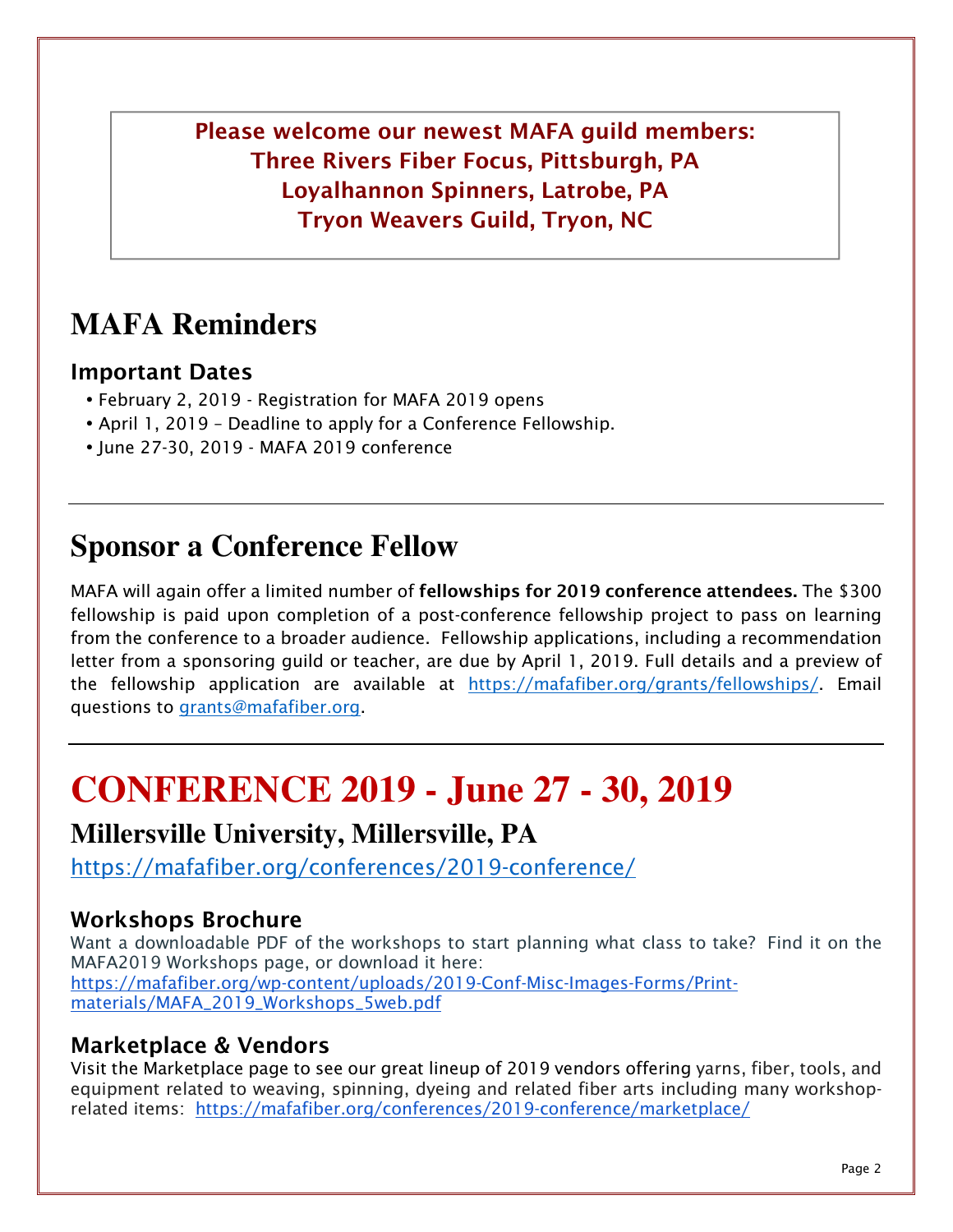#### **Conference Exhibits, Competition & Exchange - Preparing for the MAFA Conference**

*You're probably wondering why we're writing about preparing for the June 2019 MAFA Conference nine months in advance. Registration doesn't even open until early February.*

*Well, here are some things you can be thinking about, and doing:*

- *Drool over the* **40 workshops** *and consider the possibilities. Which one would you REALLY like to take? Which five more would you ALSO really like to take? Consider how you're ever going to make the decision. Download the workshops brochure here: https://mafafiber.org/wp-content/uploads/2019-Conf-Misc-Images-Forms/Printmaterials/MAFA\_2019\_Workshops\_5web.pdf*
- *Consider whether you've made a wearable in the past year that you would like to show off in the* **Fashion Exhibit***, and perhaps the* **Fashion Show***. Or use the exhibit as an opportunity to do a wearable project that you've had on your shelf, to submit to the Fashion Exhibit. https://mafafiber.org/conferences/2019-conference/faqs/special-exhibit-faqs/*
- *Do you create ART with your fiber art? Consider what you might have made in the last year, or that you'd really like to try making in the next year, to submit to the* **Threads of Communication Fiber Artist Exhibit***. This exhibit will feature pieces that express an event, story, message, or conversation through the use of fibers. https://mafafiber.org/conferences/2019-conference/schedule-events/artist-exhibit-threads-ofcommunication/*
- Weavers, we know what you can do with that extra towel you wove bring it for the **Kitchen Towel Exhibit and Exchange***. https://mafafiber.org/conferences/2019-conference/scheduleevents/kitchen-towel-exchange/*
- *Are you a spinner? You can spin up some of that special fiber to submit in the Skein Competition. https://mafafiber.org/conferences/2019-conference/schedule-events/skeincompetition/*
- *Every conference participant receives several goodies made by members of MAFA guilds. Think about what little things you could make as goodies – mug rugs; unique fiber samples; useful tools…*

*More information on all of these can be found on the MAFA Conference website: https://mafafiber.org/conferences/mafa2019/. Your MAFA Conference experience can be that much richer if you share a little of yourself in one of the exhibits and/or the goodies.*

### **MAFA Reps Website Tutorial**

**Reps, find our website at https://mafafiber.org. If you have MAFA linked from your guild website, please be sure to update to this new URL!**

*The first thing we hope you will notice is our fantastic new website design, rolled out in August, with a revamped look and lots of updated content and functionality. I'm sure most of you have already checked out the workshop info for MAFA2019, our June 2019 conference. We hope you will also poke around and explore a bit, but here are a few highlights of particular interest to Reps and guilds.* 

#### **About Us:**

*Find all you want to know about MAFA, our structure, bylaws, how to contact us, and how to join/renew. If you ever get asked about MAFA membership, the Join page is the best place to send those interested, as it explains member benefits, plus links to the online application form. https://mafafiber.org/about-us/join-us/.*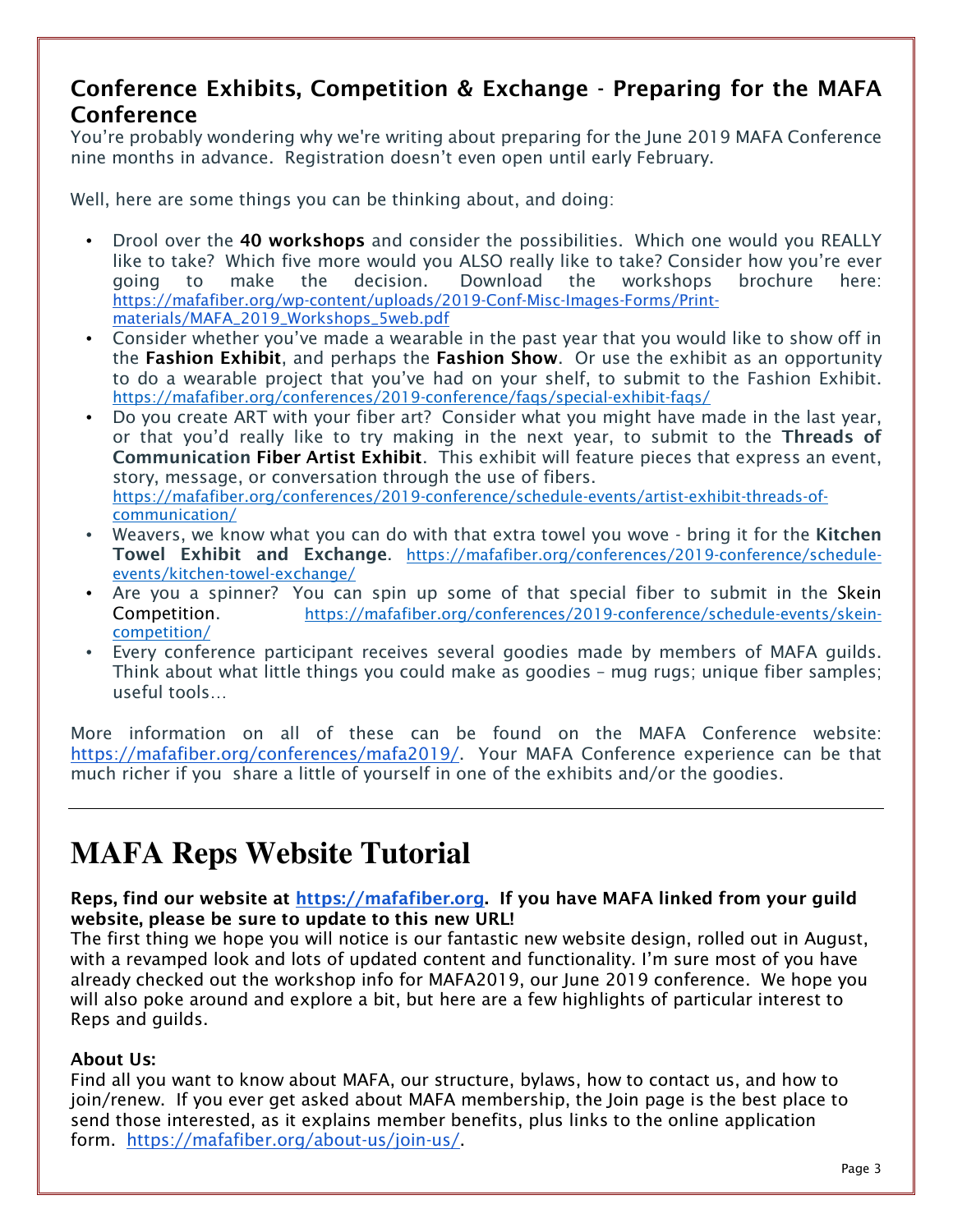#### **Guilds:**

- *Check your* **Guild Info** *here https://mafafiber.org/guilds/. We moved all the info over from the old website, so if your rep, meeting info, or contact info have changed, we've added a Guild Info Update form here: https://mafafiber.org/guilds-page/guild-update/.*
- *There is also a great new* **Guild Events** *listing page, for any guild events you want to publicize. Guild programs, workshops, exhibits, outreach events and sales may all be listed on our calendar. To submit an event, find the form here: https://mafafiber.org/guildspage/guild-event-update/.*
- *We want to learn more about your guild, and prospective members do too! Submit info and photos for a* **Guild Profile** *and we'll link it back to your guild listing. I'll be honest, I went first, just to show you how simple it can be, so check out our guild's profile here: https://mafafiber.org/central-virginia-fiberarts-guild/. Submit your guild's info using this form: https://mafafiber.org/guilds-page/guild-profile-submission/.*

#### **Fiber Resources:**

*Help us create a comprehensive list of fiber resources in our region by submitting resources not already listed. Our categories are: Competitions, Events & Festivals, Exhibitions, Instructors & Studios, Museums, Online Tools, Other Conferences (besides MAFA), Publications, Schools, Shops, Tours & Residencies. If you know of a fiber resource to share, please submit it on this form https://mafafiber.org/submit-a-resource/.*

#### **Guild Resources:**

- *Here you will find our* **Reps Corner** *with reminders, important dates, newsletters, and meeting minutes. Find the Reps Corner at https://mafafiber.org/guild-resources/reps-corner/*
- *On the* **Guild Admin** *page, we are compiling technical info that may be of use to guilds, such as tax-exempt status info and tax filings for workshop payments made. We also host websites for guilds who want an online presence, but may not have the resources or expertise to host and create a website. Visit the Guild Admin page for a list of guilds we host, and contact our webmaster if we can set up a website for you, or host an existing website. https://mafafiber.org/guild-resources/guild-admin/*
- *Lastly, do you have great hands-on program ideas to share? We'd love to add them to our Program Ideas page here https://mafafiber.org/guild-resources/guild-programs/.*

*If you have any questions about the website, or suggestions for information that would help you as a Rep, feel free to email me at membership@mafafiber.org, and I'll direct you to the right person if I can't resolve your issue myself. Margaret Briggs, MAFA Membership Chair*

### **Upcoming Guild Events**

Let us help you publicize your guild exhibits, workshops, outreach events and sales! Visit the new and *improved* **Guild Events** *listing on the website here: https://mafafiber.org/events/*

**Guilds may submit info on events, workshops, programs and sales for the website and newsletter by submitting the online form here: https://mafafiber.org/guilds-page/guild-event-update/***. You may also email newsletter items to membership@mafafiber.org by December 21 for inclusion in the January/February MAFA News.*

#### **Weavers Guild of Rochester, 2018 Holiday Sale**

*Friday November 2, noon - 8 p.m.; Saturday November 3, 10 a.m. - 5 p.m.; Sunday November 4, 11 a. m. - 3 p.m. http://www.weaversguildofrochester.org/galleries/holiday-sale-gallery*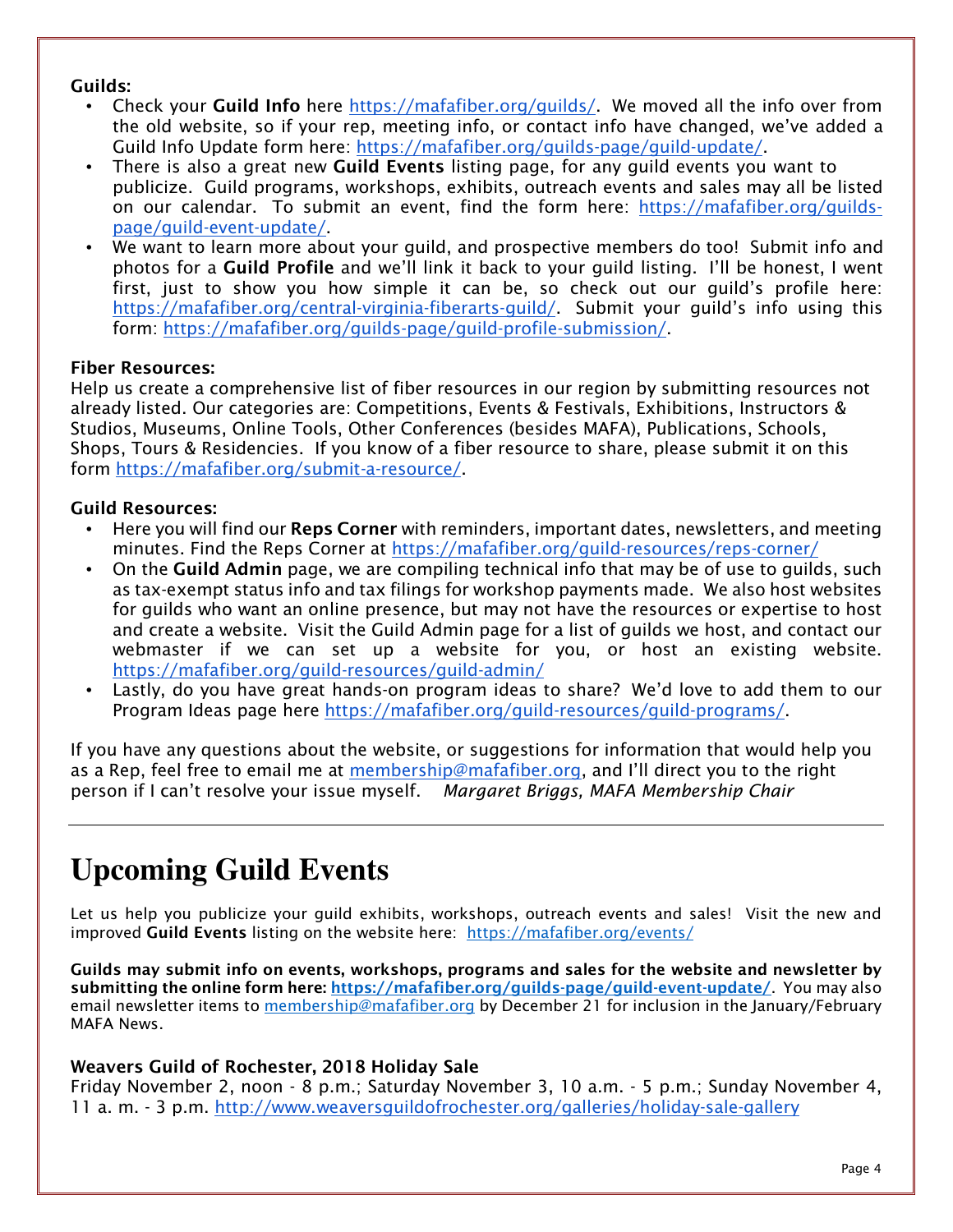**Jockey Hollow Weavers Exhibit & Sale**

*November 10-11, Saturday-Sunday, Brookside Community Center, (Mendham Twp), New Jersey 10am - 5pm Saturday, 10am - 4pm Sunday, Free http://www.jockeyhollowweavers.org/*

**Distaff Day, also called Roc Day,** *is 7 January 2019, the day after the feast of the Epiphany. It is also known as Saint Distaff's Day, one of the many unofficial holidays in Catholic nations. Many St. Distaff's Day gatherings are held, large and small, throughout local fiber community. Check your local guild to see if they are holding an event.*

**Central Pennsylvania Guild of Handweavers** *offers the Guild Advancement Program (GAP). Designed to encourage weavers of all levels of development to advance their knowledge and skills in the 5 level program. Find a program booklet at: http://www.centralpaweavers.com/gap-program.html*

**Fiber Guild of the Blue Ridge** *has an active outreach program at schools, events, and festivals. https://www.fiberguildbr.org/fairs-and-festival-demonstrations/*

### **Textile News in Our Region**

**New York Members:** *Find out about activities, festivals and guild meetings in the Hudson River Valley here: http://www.hudsonvalleyfiberartsnetwork.com/*

**New Jersey Guilds** *– if you are interested in helping the* **Edwin B. Forsythe National Wildlife Refuge** *plan arts and crafts events to commemorate their 80 th anniversary, please see the attachment at the end of this newsletter, and contact Keena Graham at keena\_graham@fws.gov, or (609) 382-7641.*

#### **Exhibits**

**A Nomad's Art: Kilims of Anatolia,** *Opens September 1, 2018, GWU Textile Museum, Washington, DC. Woven by women to adorn tents and camel caravans, kilims are enduring records of life in Turkey's nomadic communities, as well as stunning examples of abstract art. https://museum.gwu.edu/kilims*

**Beads, They're Sewn So Tight,** *October 10, 2018 – May 26, 2019, Textile Museum Toronto, Ontario. Artists: Bev Koski, Katie Longboat, Jean Marshall, Olivia Whetung http://www.textilemuseum.ca/exhibitions/current-exhibitions/beads,-they-re-sewn-so-tight*

**The Barns of Rose Hill***, Berryville, Virginia presents the first ever free Oxford Punch and Traditional Hooked Rug Exhibit, called, "Woolen Wonders", November 3rd thru the 24<sup>\*</sup>. Rug Artists from five states will display one hundred primitive, contemporary, commercial and original rug designs. Several Artists have won recognition in the annual Rug Hooking Magazine "Celebrations" listing the top nationwide best one-hundred rugs. Visit http://barnsofrosehill.org/ for Gallery Open Hours. Free event. Barns of Rose Hill, 95 Chalmers Court, Berryville, VA 22611*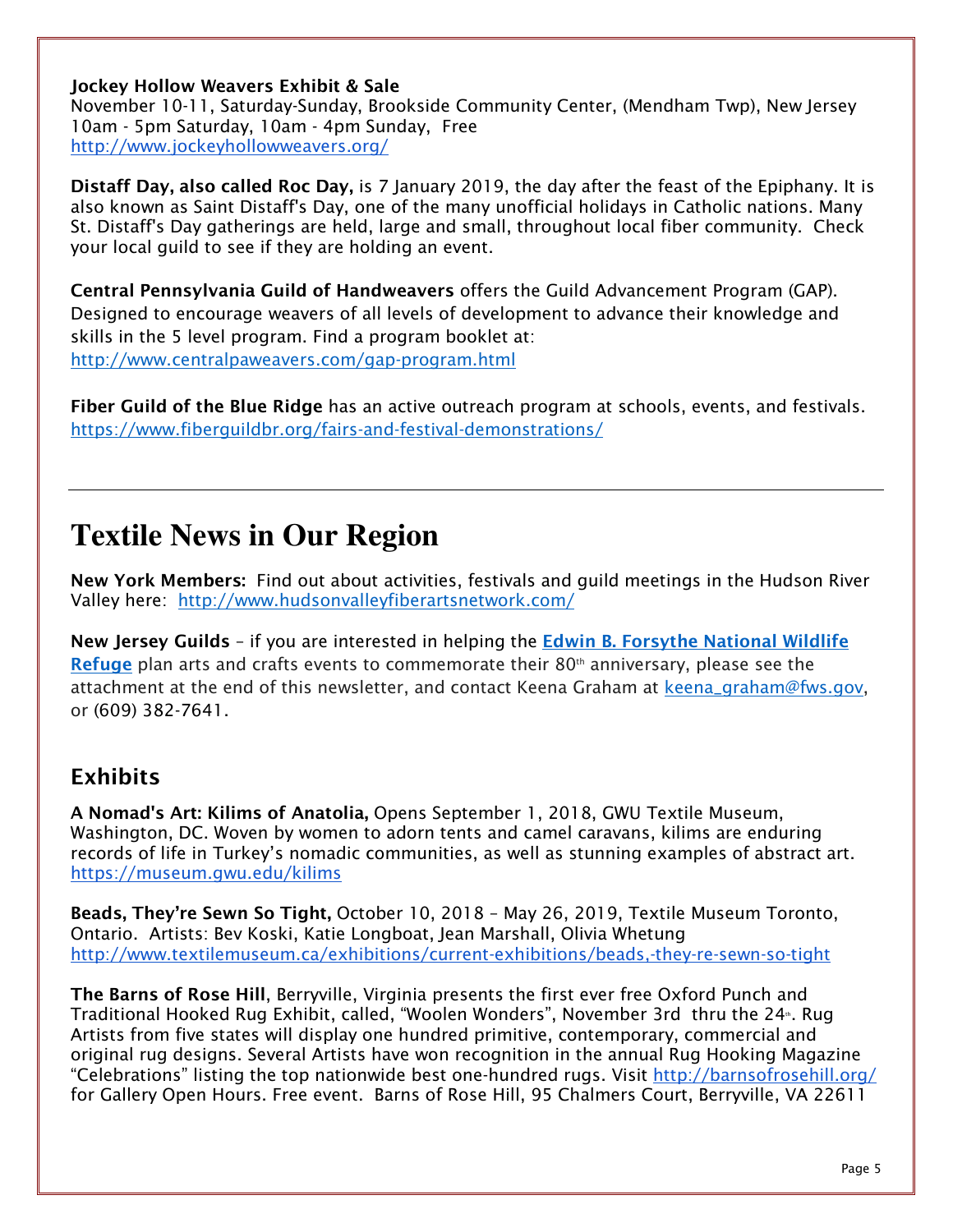#### **Podcast interview with tapestry artist Jo Barker**

*Jo produces absolutely exquisite work that is full of gesture and movement, beautifully captured in warp and weft. In her episode, we talk a lot about her process and how she begins with very open-ended, intuitive mark making, then slowly edits and refines to identify key components. These are further developed by a process of collage and digital manipulation until she arrives at a final design. Then she begins the process of actually weaving! You can see some of her work here: http://jobarkertapestry.co.uk/*

*The podcast is all about conversations with people who are actively making and doing creative*  work. You'll find in-depth interviews where I ask guests about their work, inspiration, getting *'stuck', and loads more. You can see the work of all my guests and listen to the podcast directly from the website at: https://thepracticalcreative.life/ Jeremiah Krage*

#### **Eastern PA/Northern NJ/NYC - Autumn–Winter Exhibits**

**The Secret Life of Textiles: The Milton Sonday Archive**

*Now through December 31 MET 5th Avenue, New York City, New York https://metmuseum.org/exhibitions/listings/2017/secret-life-of-textiles*

#### **Lace, Not Lace Exhibition**

*Now through January 6, 2019 Hunterdon Art Museum, Clinton, New Jersey http://hunterdonartmuseum.org/current-exhibitions*

#### **Color Decoded: The Textiles of Richard Landis**

**Saturated: The Allure and Science of Color**

*Now through January 13, 2019 Cooper Hewitt, New York City, New York https://www.cooperhewitt.org/*

#### **Dramatic Threads: Textiles of Asia**

*Now through February 2019 Newark Museum, Newark, New Jersey https://www.newarkmuseum.org/*

**From the Heart, Made by Hand: Textile Treasures from the Women of Sweden** *Now through March 10, 2019 The American Swedish Historical Museum, Philadelphia, Pennsylvania https://www.americanswedish.org/*

#### **Narrative Threads: New Jersey Quilts & Textiles**

*Now through June 9, 2019 Museum of Early Trades and Crafts, Madison, New Jersey http://www.metc.org/*

**Colors of the World: a Textile Tour for Virtual World Travelers** *January 10, Thursday, 7 p.m. Presentation at the Museum of Early Trades & Crafts, Madison, New Jersey http://www.metc.org/*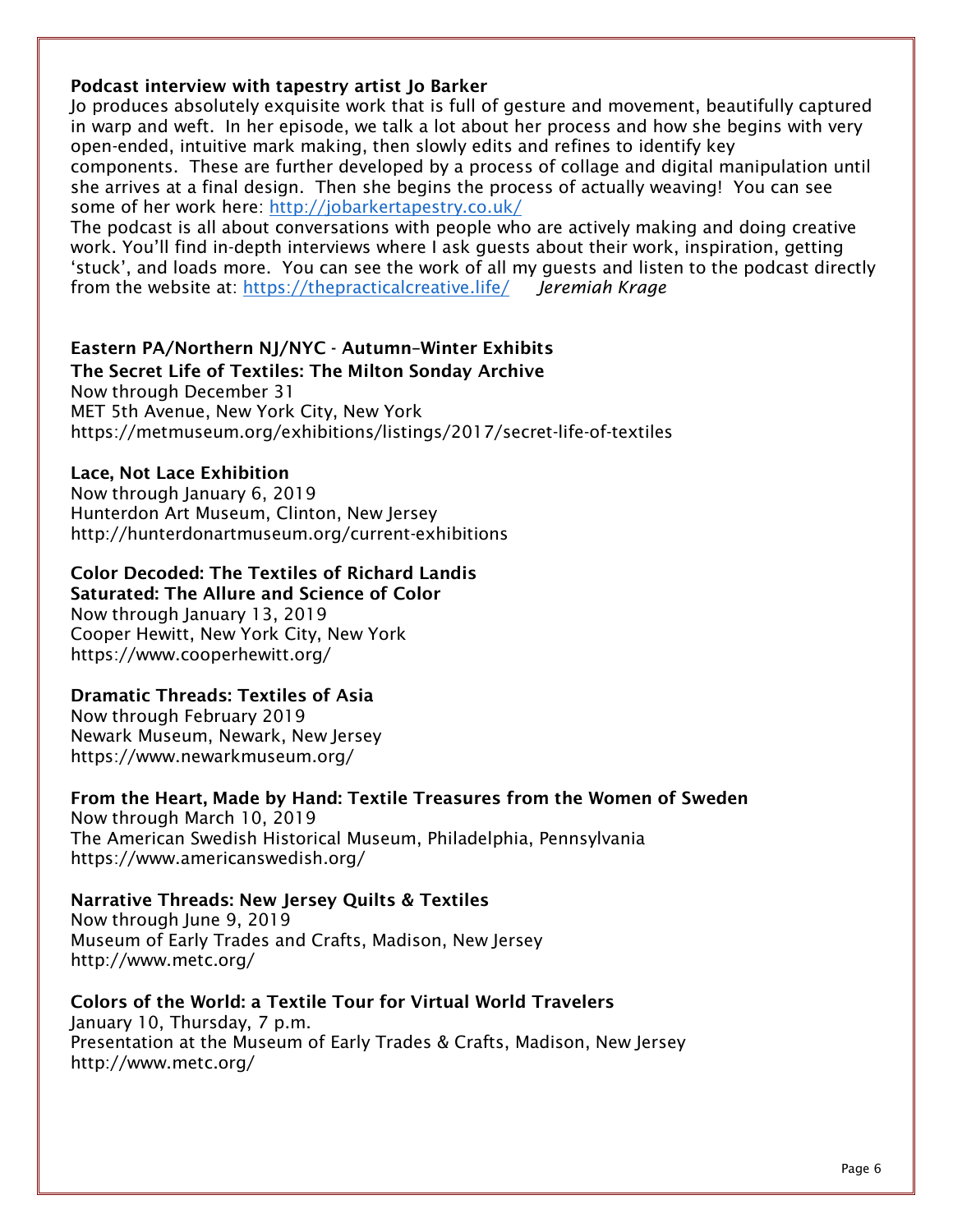**New Directions in Fiber Art** *February 9 – June 16, 2019 Montclair Art Museum, Montclair, New Jersey https://montclairartmuseum.org/exhibition/new-directions-fiber-art*

**HGA's Small Expressions** *February 16 – March 31, 2019 Peters Valley School of Craft, Layton, New Jersey http://petersvalley.org/*

### **Ongoing Exhibits**

**Alling Coverlet Museum***, in Palmyra NY, has a collection of simple 4H to jacquard coverlets. http://historicpalmyrany.com/alling.htm*

**Potomac Fiber Arts Gallery** *- Alexandria, VA, http://www.potomacfiberartsgallery.com/ Exhibits all forms of fiber work, including weaving, knitting, crocheting, sewing, surface design, and more, in 11 juried shows each year.* 

**Fabric Workshop and Museum** *- Philadelphia, PA, http://fabricworkshopandmuseum.org/ The museum's purpose is to stimulate experimentation among leading contemporary artists and to share the process of creating works of art with the public. They have various exhibits and a permanent collection, as well as studio facilities, equipment, and expert technicians on-site.* 

### **Need to Update Your Guild Info?**

*You may submit your updated guild info online using this simple form: https://mafafiber.org/guilds-page/guild-update/*

*Remember you can submit Guild Events here: https://mafafiber.org/guilds-page/guild-event-update/*

*We would love for you to submit a guild profile here: https://mafafiber.org/guilds-page/guild-profile-submission/*

*As always, you may send any event info or changes to your Reps, officers, or meeting dates/times to the MAFA Membership Chair at membership@mafafiber.org.* 

*For complete contact info visit: https://mafafiber.org/about-us/contact-us/* 

#### **MAFA Reps Groups.io Info**

*Reps, be sure to join the mafareps group at https://groups.io/g/mafareps. To join, click on "Apply for Membership in this Group", or email me for an invite at membership@mafafiber.org. We particularly want guilds to enter program, workshop and instructor info in our Programs & Workshops database here: https://groups.io/g/mafareps/table?id=3297.*